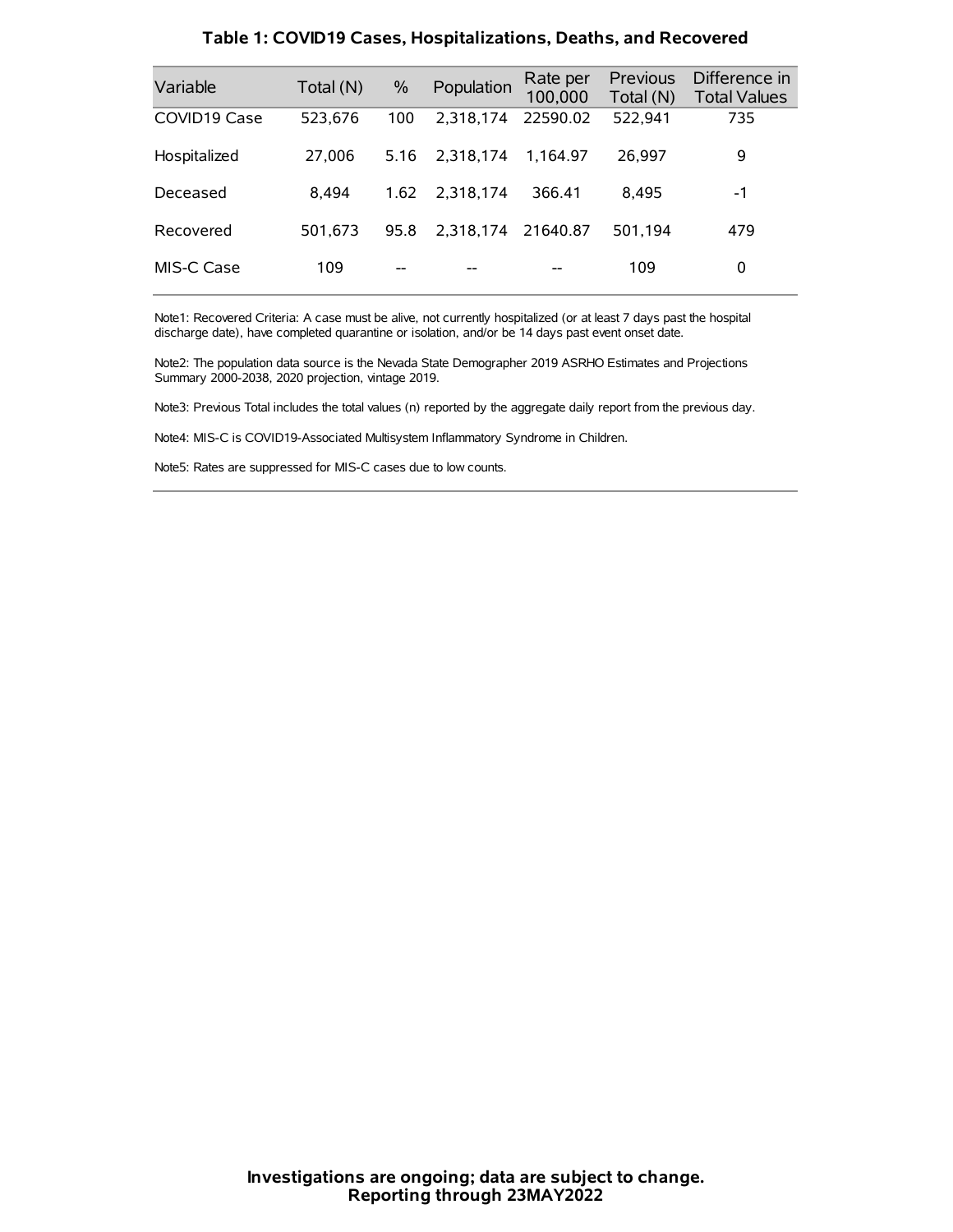# **Table 2: COVID19 Cases**

| Variable                     | Outcome                           | $\mathsf{N}$ | $\%$ | Population           | Rate per<br>100,000 |
|------------------------------|-----------------------------------|--------------|------|----------------------|---------------------|
| Age Categories               | Aged 4 or less                    | 13418        | 2.56 | 149,165              | 8995.4              |
|                              | Aged 5 to 17                      | 64598        | 12.3 | 406,595              | 15888               |
|                              | Aged 18 to 24                     | 59767        | 11.4 | 216,762              | 27573               |
|                              | Aged 25 to 49                     | 233677       | 44.6 | 803,732              | 29074               |
|                              | Aged 50 to 64                     | 97103        | 18.5 | 423,461              | 22931               |
|                              | Aged 64+                          | 54963        | 10.5 | 318,459              | 17259               |
|                              | Unknown                           | 150          | 0.03 |                      |                     |
| <b>Birth Sex</b>             | Female                            | 271879       | 51.9 | 1,160,285            | 23432               |
|                              | Male                              | 247517       | 47.3 | 1,157,889            | 21377               |
|                              | Unknown                           | 4280         | 0.82 |                      |                     |
| Race/Ethnicity               | Hispanic                          | 148841       | 28.4 | 763,053              | 19506               |
|                              | White                             | 136202       | 26.0 | 1,006,929            | 13526               |
|                              | <b>Black</b>                      | 49646        | 9.48 | 262,671              | 18900               |
|                              | Asian or Pacific Islander         | 44024        | 8.41 | 270,209              | 16293               |
|                              | American Indian, Eskimo, or Aleut | 687          | 0.13 | 15,311               | 4486.9              |
|                              | Other                             | 38434        | 7.34 | $\ddot{\phantom{0}}$ |                     |
|                              | Unknown                           | 105842       | 20.2 | ÷.                   |                     |
| Underlying Medical Condition | Yes                               | 81241        | 15.5 |                      |                     |
|                              | No/Unknown                        | 442435       | 84.5 |                      |                     |

Note1: Breakdown of Race is exlusively non-Hispanic.

Note2: Underlying Medical Condition is any identified health condition.

Note3: The population data source is the Nevada State Demographer 2019 ASRHO Estimates and Projections Summary 2000-2038, 2020 projection, vintage 2019.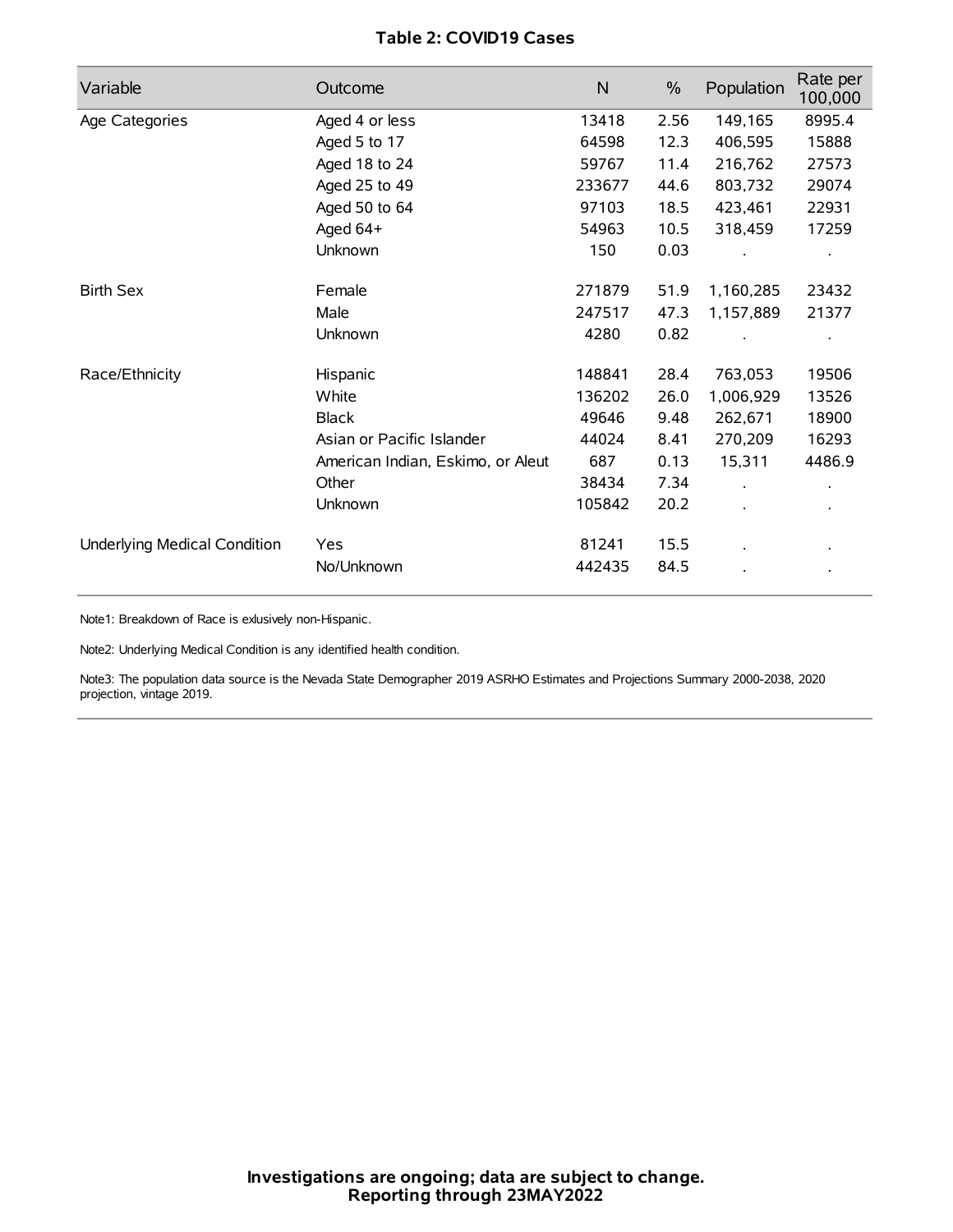| Variable         | Outcome                           | N     | $\%$ | Population | Rate per<br>100,000 |
|------------------|-----------------------------------|-------|------|------------|---------------------|
| Age Categories   | Aged 4 or less                    | 256   | 0.9  | 149,165    | 171.62              |
|                  | Aged 5 to 17                      | 356   | 1.3  | 406,595    | 87.56               |
|                  | Aged 18 to 24                     | 582   | 2.2  | 216,762    | 268.50              |
|                  | Aged 25 to 49                     | 6350  | 23.5 | 803,732    | 790.06              |
|                  | Aged 50 to 64                     | 7339  | 27.2 | 423,461    | 1733.1              |
|                  | Aged 64+                          | 12121 | 44.9 | 318,459    | 3806.1              |
|                  | Unknown                           | 2     | 0.0  |            |                     |
| <b>Birth Sex</b> | Female                            | 12080 | 44.7 | 1,160,285  | 1041.1              |
|                  | Male                              | 14887 | 55.1 | 1,157,889  | 1285.7              |
|                  | Unknown                           | 39    | 0.1  |            |                     |
| Race/Ethnicity   | Hispanic                          | 7072  | 26.2 | 763,053    | 926.80              |
|                  | White                             | 10510 | 38.9 | 1,006,929  | 1043.8              |
|                  | <b>Black</b>                      | 3845  | 14.2 | 262,671    | 1463.8              |
|                  | Asian or Pacific Islander         | 2774  | 10.3 | 270,209    | 1026.6              |
|                  | American Indian, Eskimo, or Aleut | 66    | 0.2  | 15,311     | 431.05              |
|                  | Other                             | 1061  | 3.9  |            |                     |
|                  | Unknown                           | 1678  | 6.2  |            |                     |

# **Table 3: COVID19 Hospitalizations - General Characteristics**

Note1: Breakdown of Race is exlusively non-Hispanic.

Note2: The population data source is the Nevada State Demographer 2019 ASRHO Estimates and Projections Summary 2000-2038, 2020 projection, vintage 2019.

Note3: Rates for categories with fewer than 12 cases are suppressed due to high relative standard error.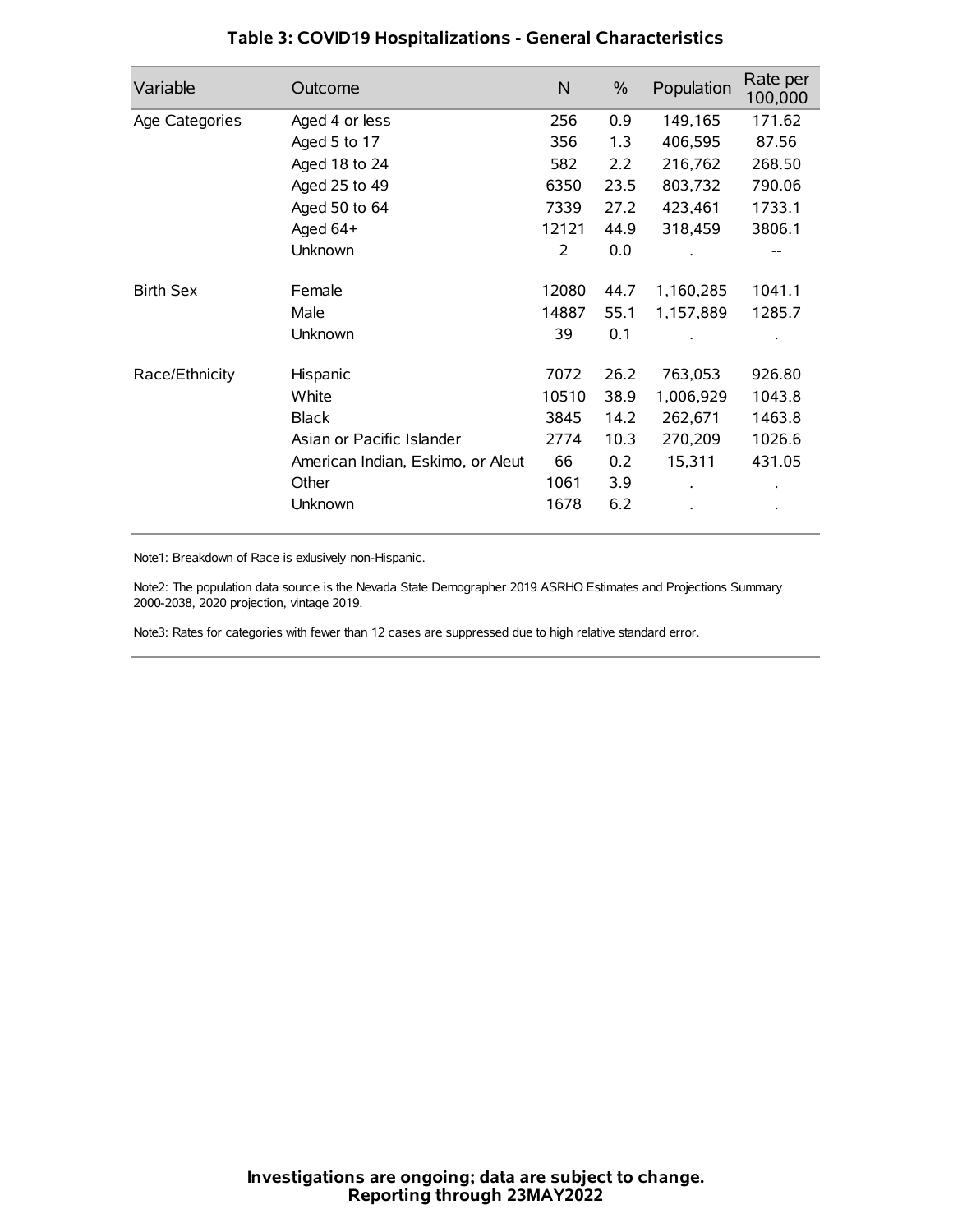| Variable                            | Outcome   | N     | $\frac{0}{0}$ |
|-------------------------------------|-----------|-------|---------------|
| Deceased                            | Yes       | 6908  | 25.6          |
|                                     | No        | 20098 | 74.4          |
| ICU                                 | Yes       | 6517  | 24.1          |
|                                     | <b>No</b> | 20489 | 75.9          |
| Intubated                           | Yes       | 3101  | 11.5          |
|                                     | No        | 23905 | 88.5          |
| <b>Underlying Medical Condition</b> | Yes       | 16850 | 62.4          |
|                                     | <b>No</b> | 10156 | 37.6          |
| Hypertension                        | Yes       | 9886  | N/A           |
| Immunocompromised                   | Yes       | 619   | N/A           |
| Chronic Heart Disease               | Yes       | 3574  | N/A           |
| Chronic Liver Disease               | Yes       | 381   | N/A           |
| Chronic Kidney Disease              | Yes       | 2454  | N/A           |
| <b>Diabetes</b>                     | Yes       | 7062  | N/A           |
| Neurologic/Neurodevelopmental       | Yes       | 1254  | N/A           |
| Chronic Lung Disease                | Yes       | 4160  | N/A           |
| Historically Healthy                | Yes       | 4786  | N/A           |
| Other                               | Yes       | 7064  | N/A           |

# **Table 4: COVID19 Hospitalizations - Morbidity**

Note1: Underlying Medical Condition is any identified health condition.

Note2: The breakdown of health conditions are not mutually exlusive (i.e., a person can have more than one risk factor).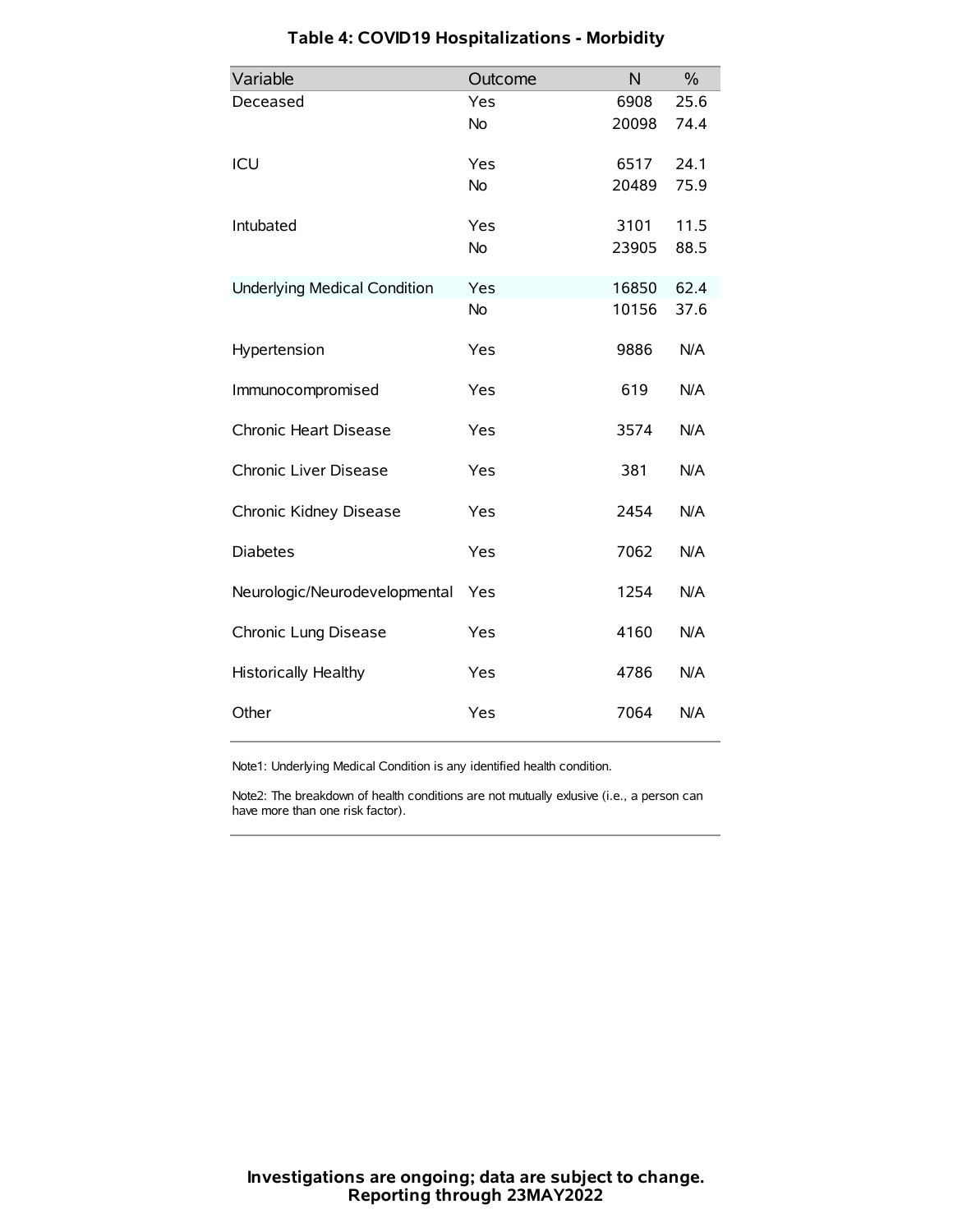| Variable         | Outcome                           | N    | $\%$ | Population           | Rate per<br>100,000 |
|------------------|-----------------------------------|------|------|----------------------|---------------------|
| Age Categories   | Aged 4 or less                    | 2    | 0.0  | 149,165              |                     |
|                  | Aged 5 to 17                      | 7    | 0.1  | 406,595              |                     |
|                  | Aged 18 to 24                     | 20   | 0.2  | 216,762              | 9.23                |
|                  | Aged 25 to 49                     | 722  | 8.5  | 803,732              | 89.83               |
|                  | Aged 50 to 64                     | 1825 | 21.5 | 423,461              | 430.97              |
|                  | Aged 64+                          | 5918 | 69.7 | 318,459              | 1858.3              |
| <b>Birth Sex</b> | Female                            | 3345 | 39.4 | 1,160,285            | 288.29              |
|                  | Male                              | 5127 | 60.4 | 1,157,889            | 442.79              |
|                  | Unknown                           | 22   | 0.3  |                      |                     |
| Race/Ethnicity   | Hispanic                          | 1971 | 23.2 | 763,053              | 258.30              |
|                  | White                             | 4191 | 49.3 | 1,006,929            | 416.22              |
|                  | <b>Black</b>                      | 1092 | 12.9 | 262,671              | 415.73              |
|                  | Asian or Pacific Islander         | 1041 | 12.3 | 270,209              | 385.26              |
|                  | American Indian, Eskimo, or Aleut | 31   | 0.4  | 15,311               | 202.46              |
|                  | Other                             | 107  | 1.3  | $\ddot{\phantom{0}}$ | $\bullet$           |
|                  | Unknown                           | 61   | 0.7  |                      | $\bullet$           |

## **Table 5: COVID19 Deaths - General Characteristics**

Note1: Breakdown of Race is exlusively non-Hispanic.

Note2: The population data source is the Nevada State Demographer 2019 ASRHO Estimates and Projections Summary 2000-2038, 2020 projection, vintage 2019.

Note3: Rates for categories with fewer than 12 cases are suppressed due to high relative standard error.